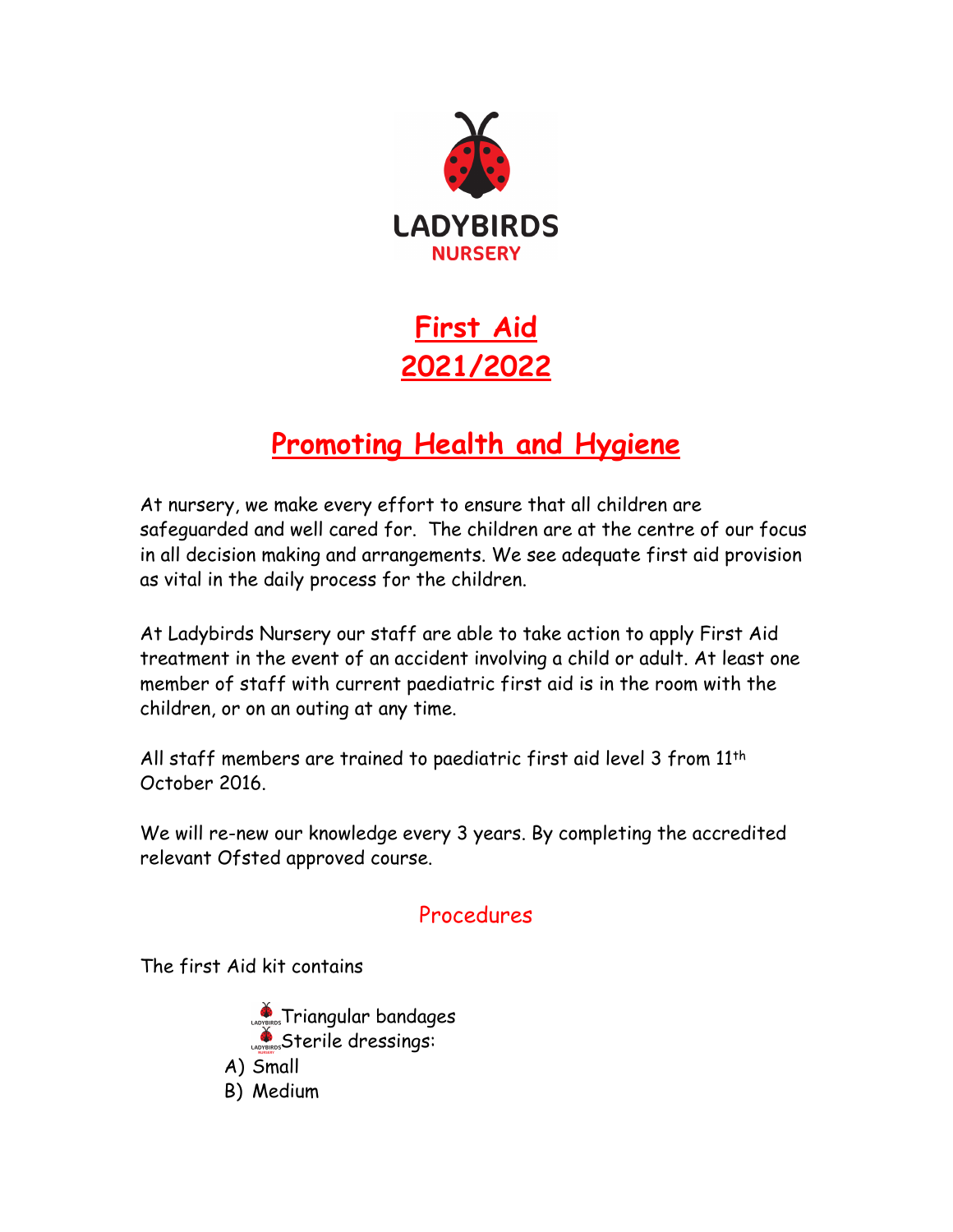- C) Large
	- Assorted plasters (individually wrapped)
	- Sterile eye pads (with bandage or attachment)

Safety pins

Sterile wipes

Tweezers

Scissors

Burn Shield

**Disposable gloves** 

- **Superstanding blanket**
- Resuscitation face shield

**Tape** 

- **Meningitis awareness pack**
- **ADDERSTARY AND THE STATE OF STATE AND REAL PROPERTY.**
- **Aprons**
- **There are 3 First Aid boxes situated in the hallway** downstairs, the baby changing room and preschool upstairs. These are accessible to adults and are kept out of the reach of children
- At the time of admission to our nursery, parents' written permission for emergency medical advice or treatment is sought. Parents sign and date their written approval.

Parents sign a consent form at registration allowing staff to take their child to the nearest Accident and Emergency department to be examined, treated or admitted as necessary on the understanding that parents have been informed and are on their way to the hospital. The child will be accompanied to the hospital by a staff member. This form will be taken to hospital with the child. We are aware of children who cannot be treated whilst at hospital and will be sensitive to these individuals.

Parents sign a permission form for consent to allow staff to administer basic first aid.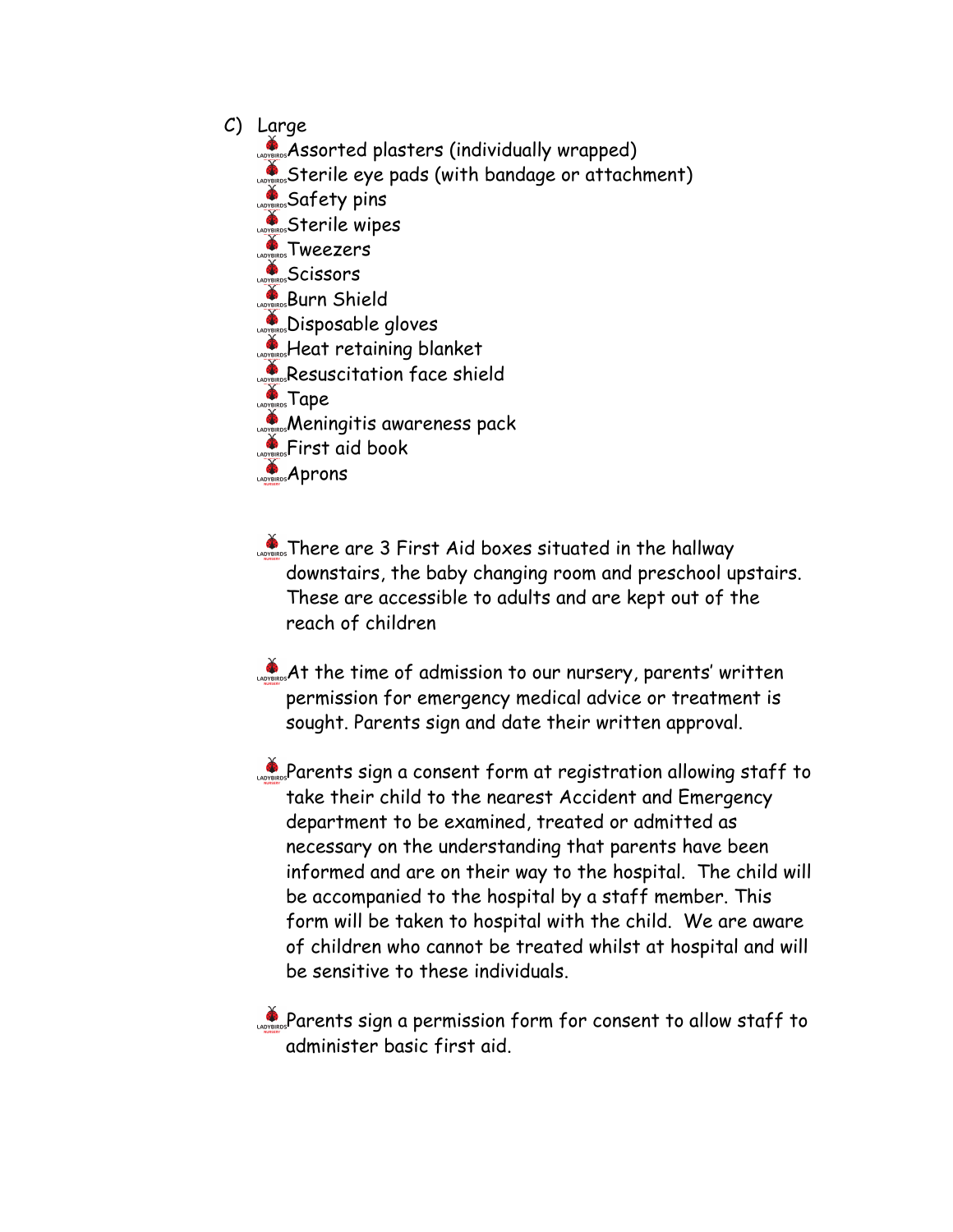Accidents are recorded on our online tapestry system. Accidents are recorded as soon as they happen, and parents are sent an on line notification. They reply to acknowledge they know about the accident. For any serious accident we will make contact by telephone.

**CONSTRICT A non-serious head injury, we will make a curtesy call to** the parents to let them know their child has had an accident. We will give the parents the option to come and collect the child or leave them at nursery if we see fit. If the child takes a turn for the worse or displays any symptoms common with a head injury the parents will be contacted again immediately.

We will notify Ofsted of any serious accident, illness or injury, or death of any child while in our care, and the action that has been taken. We will make a notification as soon as reasonably practical, but within any event within 14 days of the incident occurring.

Policy Issued January 2016 Date to be Reviewed January 2017 Date Reviewed May 2017 Date to be Reviewed May 2018 Date Reviewed May 2018 Date to be reviewed May 2019 Date Reviewed April 2019 Date to be Reviewed April 2020 Date Reviewed June 2020 Date to be Reviewed June 2021 Date Reviewed September 2021 Date to be Reviewed September 2022 Date Reviewed December 2021 Date to be Reviewed December 2022 Date Reviewed